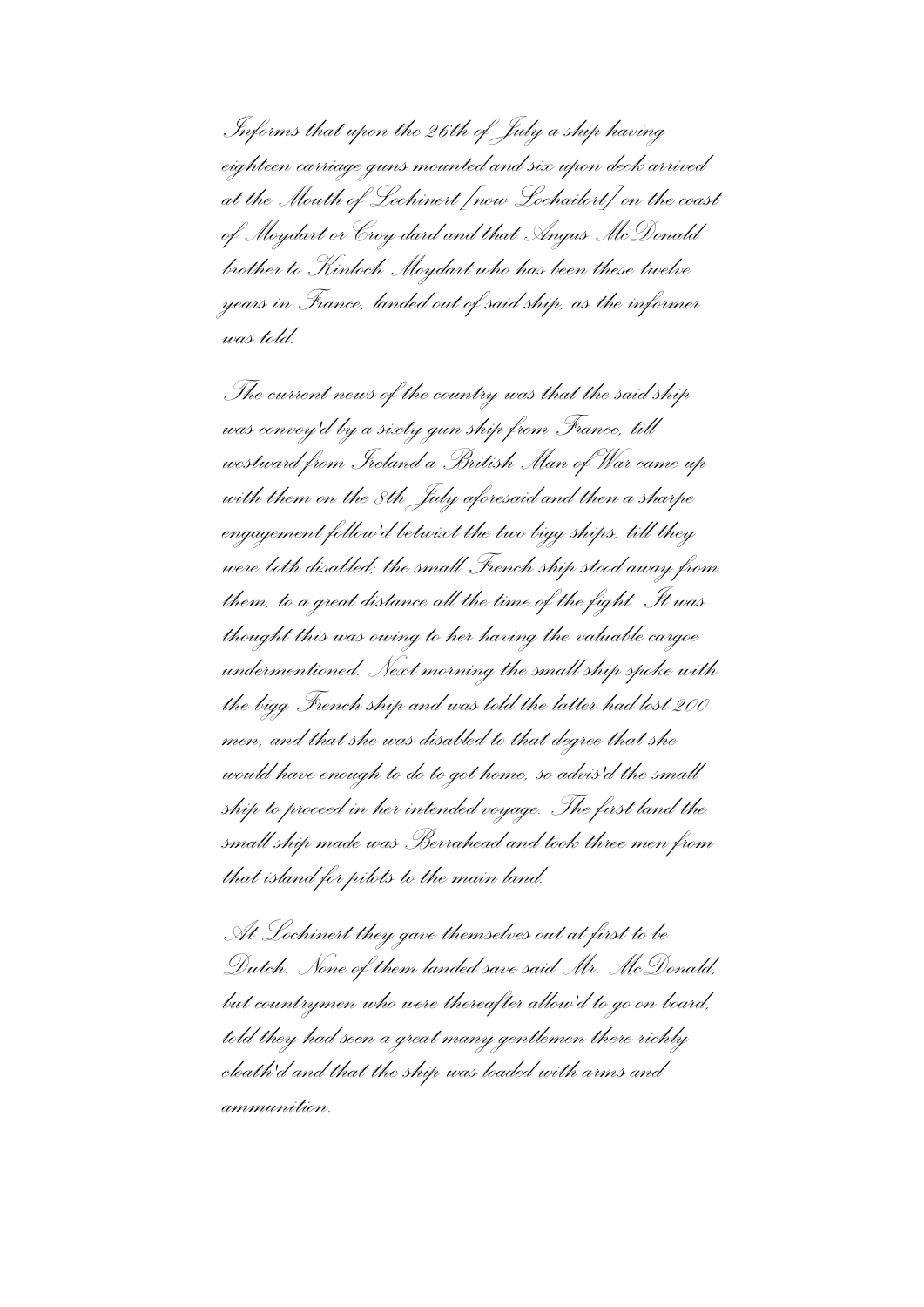*Upon the 27th young Clanronald, Glenalandal, and Kinloch Moydart went on board, and upon the 28th Kinloch Moydart came ashore and went up Lochseall under night to Fassefern where John Cameron brother to Lochiel lives. He heard he went thence to Locheil and Glencoe and was to go towards Drummond Castle.*

*Clanronald went to the point of Sleat to meet with Sir Alexander McDonald, and Glenallandall with several of Kinloch Moydart's brothers staid on board and were there when the informer came from Moydart on Monday last the 5th current.* 

*The countrymen were telling they were not to arm till a landing of men from France in the north and that then the Popish Bishop was to take their Oaths that they would be true to their officers and would not fly or quitt the cause untill Victory or Death, for that this is the last opportunity they are to have, and that they hop'd to have some Campbells by the necks in a month's time.*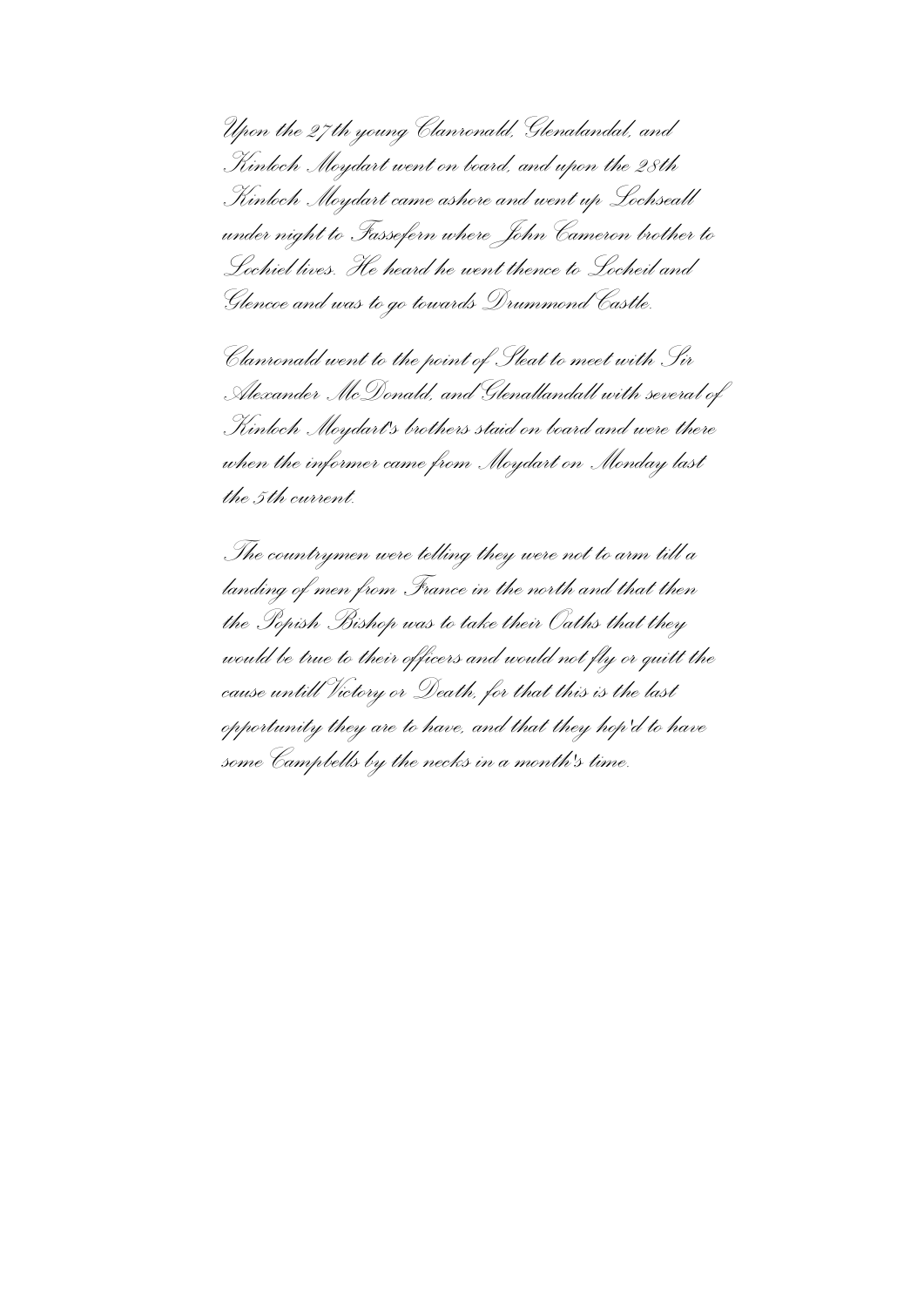Informs that upon the 26: of the a Ship having eighteen arriage hans mounted & dix upon deck arrived at the Month of Corpinest on the load of Hoyder or Groydand & that Anger . Donald Brother do Sentorte Moy out Who has been these Tweeve years in Trance landed out ofsaidhip, as the Supermer who bold. The furrent news of the ountry was that the said their war convoy'd by adicty full Ship from Trance, till Westward from Ireland a Brittish Man of Har come up with them on the 8. laly a formaid & then as lappe engage ment follow beloight the two bigg Ships, till they were both discbled, the Small French Ship stood away from them, hagreal distan. all the time of the fight, Here's thought this was evering her having the Valuable Cargar undermentions. Per harmin the small Ship spoke with the bigg Trench Ship your told the latter had lost 200 Men & that She was disabled to that Degree that the would have enough to do get home, to Dois the Small Ship to proceed in her entended loyage The first land the Small They made was Barra head and Joch three thinger Dilate to the Main land. at Socherences they gave themselves out at first to be Duten none of them landed vaccined AV. All. Donald but fourty men who were the eight allowed lags on board, told they had seen a great many Gentlemen thousandly thathed & that the Ship was loaded with liver & Ummunition. Upon the 27 " young Clausonal, Glenalandal, & Reinboch Moydant went on board, gepon the 28. Heiloch May dart came a those & went up Vochseals under night to Japapers where John Cameron Brother to Sochiel lives, he heard he went theme to sochail & Glomeoce y was to go towards Drummon Culles. Claroonald went to the point of Sleat to meet with Sir blex under the Donald & Glenalland all with several of Hinlack May dorts brothers staid on board Jesere thou when the Informer come from Maydart on Manday last the 5th Current. The fountrymen were letting they were not to arm till a lending of then from France in the Worth, & that then the Jopish Bishop was to take their Oaths that They would be hue to